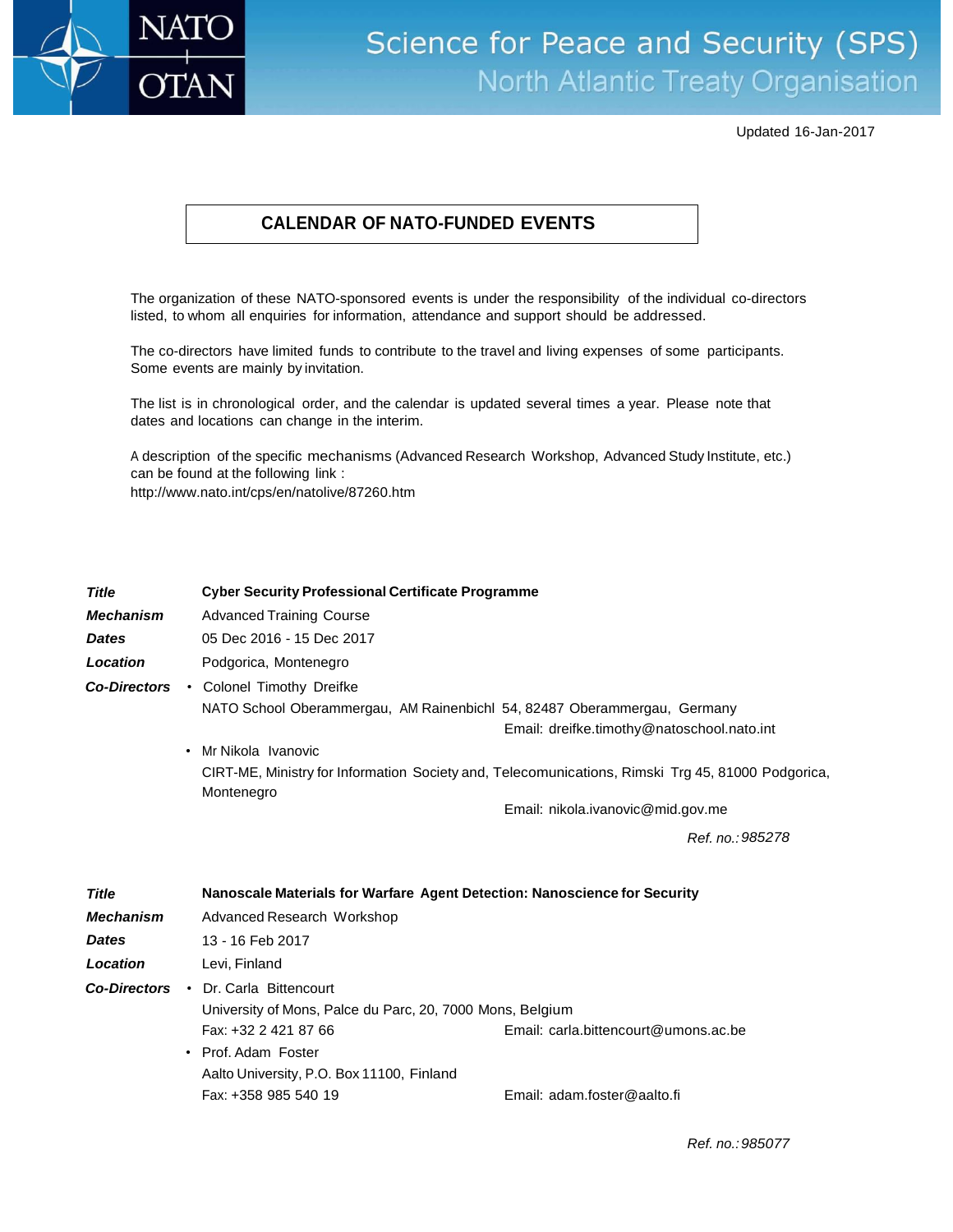

## Science for Peace and Security (SPS) North Atlantic Treaty Organisation

| Title<br><b>Mechanism</b><br><b>Dates</b><br>Location | Critical Infrastructure Protection - 2nd Zagreb Security Forum<br>Advanced Research Workshop<br>06 - 07 Mar 2017<br>Zagreb, Croatia<br>Co-Directors • Prof. Miroslav Tudjman<br>• Prof. Shlomo Shpiro<br>Bar Ilan University, Ramat Gan 52900, Israel<br>Fax: +972 543 303560 | University of Zagreb, St. George Association, Trg bana Josipa Jelacica 3, 10000 Zagreb, Croatia<br>Email: m.tudjman@gmail.com<br>Email: sshpiro@bezeqint.net<br>Ref. no.: 985265 |  |
|-------------------------------------------------------|-------------------------------------------------------------------------------------------------------------------------------------------------------------------------------------------------------------------------------------------------------------------------------|----------------------------------------------------------------------------------------------------------------------------------------------------------------------------------|--|
| Title                                                 | Defence against Bioterrorism: Methods for Prevention and Control                                                                                                                                                                                                              |                                                                                                                                                                                  |  |
| <b>Mechanism</b>                                      | Advanced Research Workshop                                                                                                                                                                                                                                                    |                                                                                                                                                                                  |  |
| <b>Dates</b>                                          | 16 - 17 Mar 2017                                                                                                                                                                                                                                                              |                                                                                                                                                                                  |  |
| Location                                              | Belgrade, Serbia                                                                                                                                                                                                                                                              |                                                                                                                                                                                  |  |
|                                                       | Co-Directors . Prof. Ines Banjari                                                                                                                                                                                                                                             |                                                                                                                                                                                  |  |
|                                                       | University of Osijek, Faculty of Food Technology, F. Kuhaca 20, 31000 Osijek, Croatia                                                                                                                                                                                         |                                                                                                                                                                                  |  |
|                                                       |                                                                                                                                                                                                                                                                               | Email: ibanjari@ptfos.hr or                                                                                                                                                      |  |
|                                                       | • Prof. Vladan Radosavljevic                                                                                                                                                                                                                                                  | inesbanjari@gmail.com                                                                                                                                                            |  |
|                                                       | Ministry of Defence, Bircaninova 5, 11000 Belgrade, Serbia                                                                                                                                                                                                                    |                                                                                                                                                                                  |  |
|                                                       |                                                                                                                                                                                                                                                                               | Email: vladan4@gmail.com                                                                                                                                                         |  |
|                                                       |                                                                                                                                                                                                                                                                               | Ref. no.: 985219                                                                                                                                                                 |  |
| <b>Title</b>                                          | New Generation CERT: from Response to Readiness - Strategy and Guidelines                                                                                                                                                                                                     |                                                                                                                                                                                  |  |
| <b>Mechanism</b>                                      | Advanced Research Workshop                                                                                                                                                                                                                                                    |                                                                                                                                                                                  |  |
| <b>Dates</b>                                          | 28 - 30 Mar 2017                                                                                                                                                                                                                                                              |                                                                                                                                                                                  |  |
| Location                                              | Genova, Italy                                                                                                                                                                                                                                                                 |                                                                                                                                                                                  |  |
|                                                       | Co-Directors • Prof. Alessandro Armando                                                                                                                                                                                                                                       |                                                                                                                                                                                  |  |
|                                                       | Ulniversity of Genova, Genova, Italy                                                                                                                                                                                                                                          |                                                                                                                                                                                  |  |
|                                                       | • Mr. Marc Henauer                                                                                                                                                                                                                                                            | Email: alessandro.armando@unige.it                                                                                                                                               |  |
|                                                       | Bern, Switzerland                                                                                                                                                                                                                                                             | Reporting and Analysis Centre for Information, Assurance, MALNI, Papiermulhestrassa 20, 3003                                                                                     |  |
|                                                       |                                                                                                                                                                                                                                                                               | Email: Marc.henauer@ndb.admin.ch                                                                                                                                                 |  |

*Ref. no.:985285*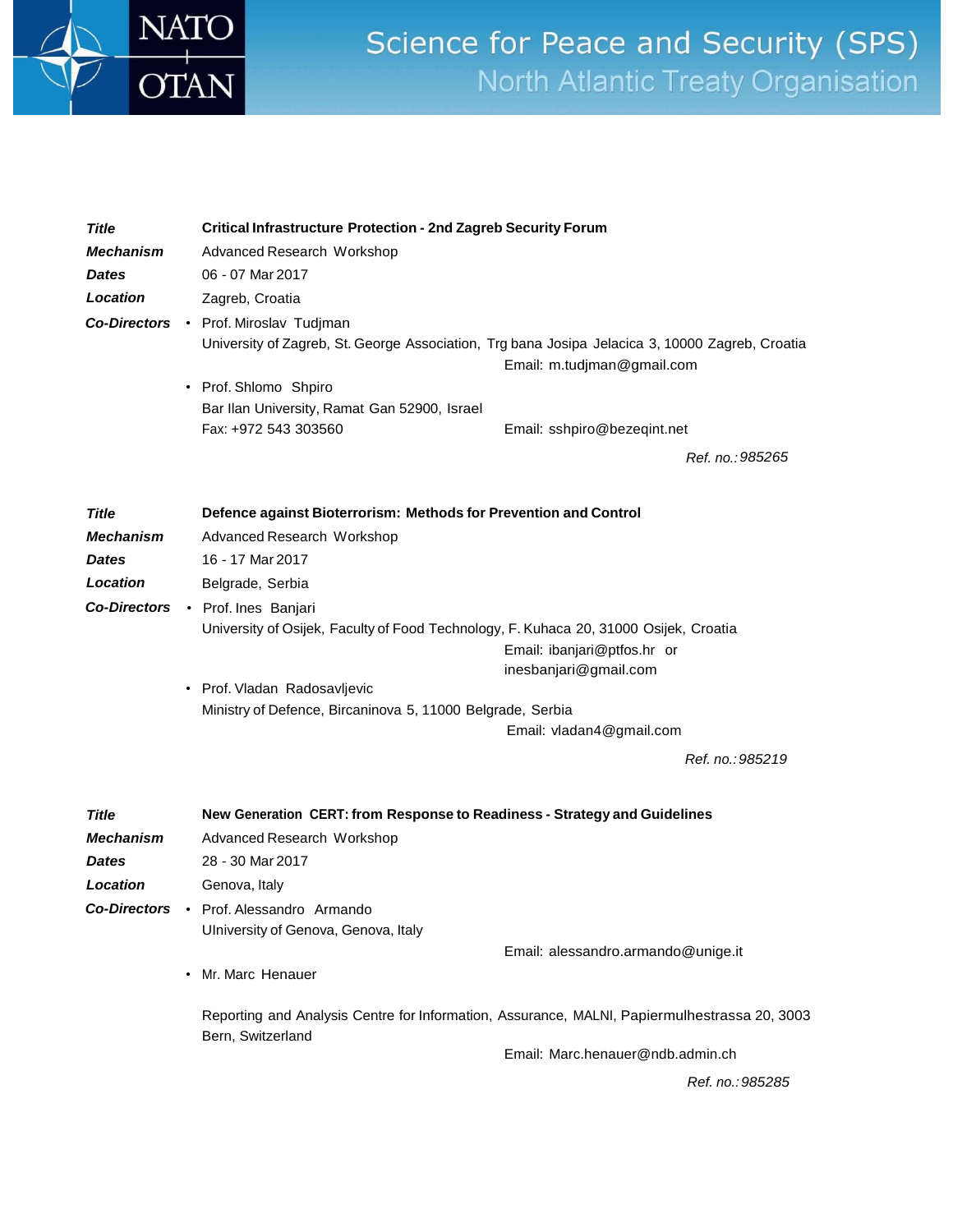

## Science for Peace and Security (SPS) North Atlantic Treaty Organisation

| <b>Title</b><br><b>Mechanism</b><br><b>Dates</b>             |  | Countering ISIS Radicalisation Activities through the Cyberspace in the Region of South-East<br><b>Europe (CIRACRESEE)</b><br><b>Advanced Training Course</b><br>03 - 07 Apr 2017                                                                                                                                                                                                                                                                             |                                                                                                                                          |  |
|--------------------------------------------------------------|--|---------------------------------------------------------------------------------------------------------------------------------------------------------------------------------------------------------------------------------------------------------------------------------------------------------------------------------------------------------------------------------------------------------------------------------------------------------------|------------------------------------------------------------------------------------------------------------------------------------------|--|
| Location                                                     |  | Ohrid, the former Yugoslav Republic of Macedonia*                                                                                                                                                                                                                                                                                                                                                                                                             |                                                                                                                                          |  |
|                                                              |  | Co-Directors • Prof. Zlatogor Minchev<br>Bonchev Str., BI 25A, 1113 Sofia, Bulgaria<br>• Prof. Mitko Bogdanoski                                                                                                                                                                                                                                                                                                                                               | Bulgarian Academy of Science, Institute of ICT, Joint Training Simulation & Analysis Center, Acad. G.<br>Email: zlatogor@bas.bg          |  |
|                                                              |  | Yugoslav Republic of Macedonia*                                                                                                                                                                                                                                                                                                                                                                                                                               | Military Academy "General Mihailo Apostolski", Ui. Vasko Karangelevski bb, 1000 Skopje, the former<br>Email: mitko.bogdanoski@ugd.edu.mk |  |
|                                                              |  | HTTP://CIRACRESEE.CLEVERSTANCE.COM/                                                                                                                                                                                                                                                                                                                                                                                                                           | Ref. no.: 985257                                                                                                                         |  |
| <b>Title</b><br><b>Mechanism</b><br><b>Dates</b><br>Location |  | <b>Countering Terrorism at the Borders: Identifying Common Challenges and Solutions</b><br>Advanced Research Workshop<br>08 - 09 Jun 2017<br>El Paso, TX, USA<br>Co-Directors . Dr. Damien Van Puyvelde<br>The University of Texas at El Paso (UTEP), National Security Studies Institute, 500 W, University<br>Avenue, Kelly Hall 413, El Paso, TX 79968, USA<br>• Dr. Badi Hasisi<br>Hebrew University of Jerusalem, Mount Scopus, Jerusalem, 91905, Israel | Email: dtvanpuyvelde@utep.edu<br>Email: badi.hasisi@mail.huji.ac.il                                                                      |  |
|                                                              |  |                                                                                                                                                                                                                                                                                                                                                                                                                                                               | Ref. no.: 985160                                                                                                                         |  |
|                                                              |  |                                                                                                                                                                                                                                                                                                                                                                                                                                                               |                                                                                                                                          |  |
| <b>Title</b>                                                 |  | <b>Quantum Nano-Photonics</b>                                                                                                                                                                                                                                                                                                                                                                                                                                 |                                                                                                                                          |  |
| <b>Mechanism</b>                                             |  | <b>Advanced Study Institute</b>                                                                                                                                                                                                                                                                                                                                                                                                                               |                                                                                                                                          |  |
| <b>Dates</b>                                                 |  | 20 Jul 2017 - 04 Aug 2017                                                                                                                                                                                                                                                                                                                                                                                                                                     |                                                                                                                                          |  |
| Location                                                     |  | Erice, Italy                                                                                                                                                                                                                                                                                                                                                                                                                                                  |                                                                                                                                          |  |
| <b>Co-Directors</b>                                          |  | • Prof. Baldassare Di Bartolo<br>Boston College, Department of Physics, 140 Commonwealth Ave., Chestnut Hill, MA 02467, USA                                                                                                                                                                                                                                                                                                                                   |                                                                                                                                          |  |

Email: [dibartob@bc.edu](mailto:dibartob@bc.edu)

Fax: +1 617 552 8478 • Dr. Sergey Gaponenko

B.I. Stepanov Institute of Physics, 68 Nezsavisimosti Ave, 220072 Minsk, Belarus

Email: [s.gaponenko@ifanbel.bas-net.by](mailto:s.gaponenko@ifanbel.bas-net.by)